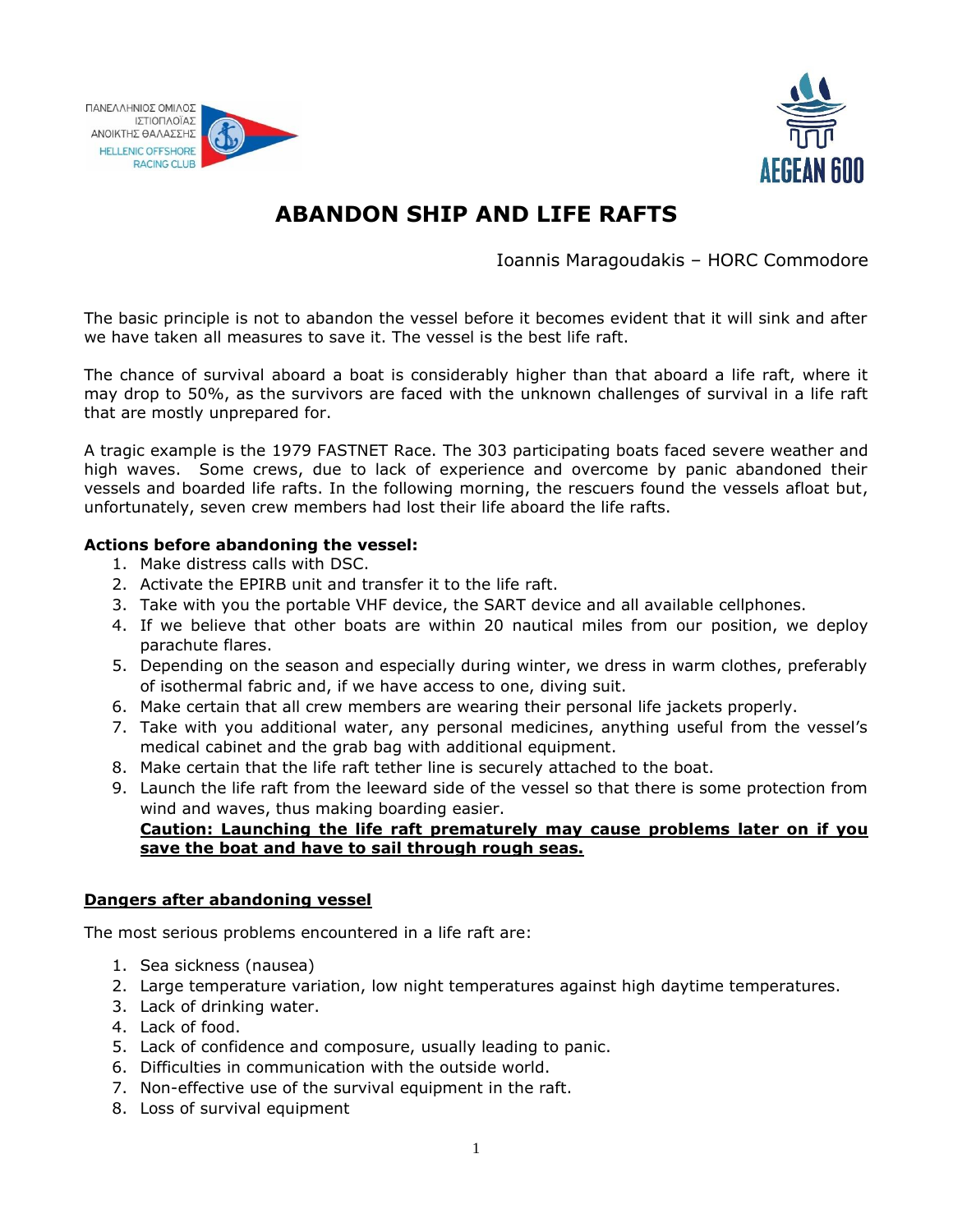- 9. Risk of injury, ranging from dislocation to bleeding.
- 10. Deterioration of health problems among crewmembers.
- 11. Damage to the life raft that may lead to its sinking.

#### **Dealing with the danger**

Proper preparation is our best means of dealing with the above dangers. Proper preparation will also give the confidence to draw on the mental reserves required to survive. Through proper preparation the crew can join forces and together face the dangers.

# **Life raft equipment**

The supplies and the equipment in a life raft are prescribed according to its navigation category. Apart from those included in the life raft, additional quantities of drinking water, isothermal waterproof clothing, personal medicines and communication equipment (VHF, EPIRB, SART) are necessary supplies.

# **Crew Management**

The skipper of the vessel is responsible for the management of the crew and is leading the survival effort.

The skipper must communicate his strong belief that all crewmembers will overcome the difficult conditions presented to them. This will elicit the required mental power to the crew in order to remain alive. Therefore, the attitude and behavior of the skipper is of vital importance for the discipline and finally the survival of the crew. The most important duty of the skipper is to inspire solidarity among the crew.

# **Boarding the life raft**

- 1. Jumping from the vessel onto the life raft, during boarding, should be avoided because there is danger of injury. The most capable member of the crew should board first placing himself on the windward side of the raft to prevent capsize from the wind force.
- 2. 2. This will demonstrate to other crewmembers the difficulties they will face, the boarding procedure and fix any last details that will make it easier for the rest of the crew to board the raft without coming in contact with the water.
- 3. 3. After all crewmembers have boarded the raft, it is time to cut the tether line and deploy the sea anchor. This will reduce the risk of the raft capsizing and limit drift.
- 4. 4. After boarding, each crew member must sit himself as low as possible, remove his life jacket and use it as a seat (if conditions allow it). The life jacket will work as insulation.
- 5. 5. Seasickness pills must be distributed. It is particularly important to avoid the effects of seasickness as any potential vomiting will adversely affect the crew.
- 6. 6. The skipper will collect and distribute all available quantities of drinking water and dry food.
- 7. The skipper will assign watchman duties to all crew members. Short duty times are advised. In case of another ship in visual range the skipper must be notified, the communication devices (VHF and SART) must be activated, and parachute flares deployed.